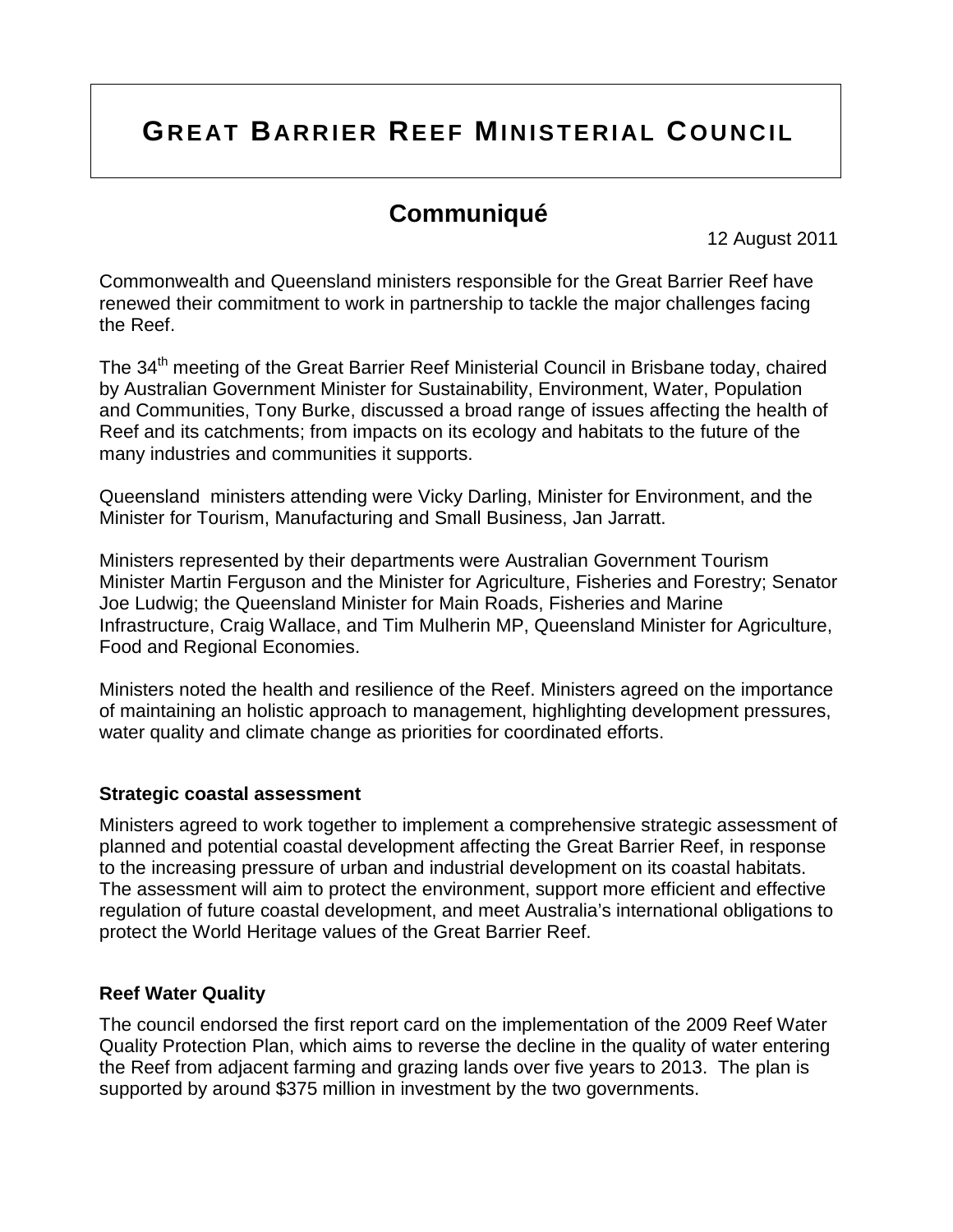The report card provides a comprehensive 2009 baseline to measure progress through subsequent reports from the *Paddock to Reef Water Quality Monitoring and Modelling Program,* in which the Queensland and Australian governments invest \$9 million annually.

Key achievements under the Reef Plan since 2009 include:

- Work by 625 graziers, 35 dairy farmers, and around 1350 cane, grain, cotton and horticulture growers with assistance through the Caring for Our Country Reef Rescue initiative to reduce nutrient, pesticide and soil run-off on their properties. Around 2000 kilometres of fencing has been erected to reduce erosion under the same initiative.
- The preparation by 319 cattle graziers and 565 canegrowers of Environmental Risk Management Plans, a requirement under new Queensland legislation.
- A requirement by canegrowers in North Queensland under Queensland legislation to calculate and apply no more than the optimum amount of fertilizer needed by their crop.
- New regulations to protect wetlands of high ecological significance and native vegetation adjacent to watercourses.

Ministers acknowledged the role of regional natural resource management bodies and agricultural industry groups in promoting land management practices that improve water quality outcomes. The technical support and training on best management practice provided through Reef Rescue and Reef Protection are assisting farmers to make informed decisions around sustainable farm management. This partnership approach is helping farmers help the Reef while also improving long term productivity and profits.

Dr Wendy Craik, Chair of the Partnership Committee—the key stakeholder advisory committee supporting the Reef Water Quality Protection Plan—discussed with the council the need for longer term directions for the Reef Plan, noting that it is scheduled for review in 2013.

## **Climate Change**

Ministers noted that climate change is the single most significant threat to the Great Barrier Reef which, even under the most optimistic scenarios for greenhouse gas emissions reductions, will place significant pressure on the Reef. Ministers agreed to work together to help the Reef withstand and adapt to a changing climate, working on a framework for collaboration in research and monitoring, managing to maximise the resilience of the Reef, and supporting the adaptation of industries and communities.

## **Fishing**

Noting that fishing is an important and legitimate use of the Great Barrier Reef, ministers recalled governments' response to the *Great Barrier Reef Outlook Report 2009*, which noted good practice in management of fishing, but also the need for further work. They agreed to a framework to ensure the two governments continue to work together to ensure best practice management of fishing in the Great Barrier Reef.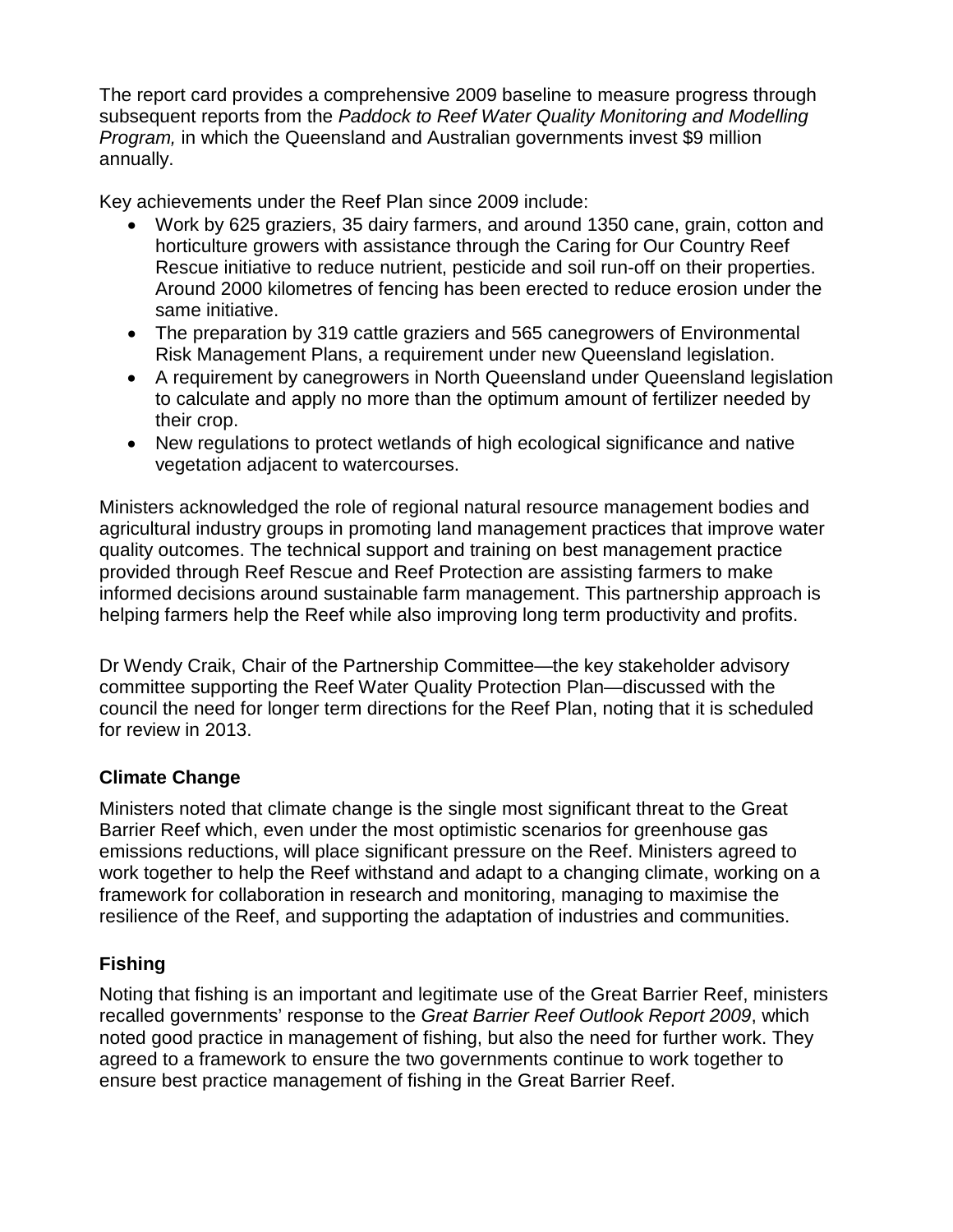## **World Heritage Committee**

Ministers received a report on the recent meeting of the World Heritage Committee, at which the Committee expressed concern about the approval of a Liquefied Natural Gas facility on Curtis Island near Gladstone. Ministers agreed to invite the Committee to visit the Great Barrier Reef, welcoming the opportunity to showcase the comprehensive efforts being taken by the two governments to ensure the wellbeing of the Great Barrier Reef is safe-guarded and its World Heritage values securely protected and proudly presented.

## **Cyclone Yasi and floods**

Ministers noted assessments under the *Extreme Weather Response Program* initiated by the governments following the north Queensland floods and Cyclone Yasi and its findings that:

- The impacts of Cyclone Yasi extended over more than 300 kilometres, with 15 per cent of the total reef area of the World Heritage Area sustaining some coral damage, and six per cent severely damaged. Flood-related coral damage centered on the Keppel Bay region in central Queensland, where corals in shallower areas suffered the most.
- Seagrass loss has been extensive in areas between Cairns and Hervey Bay, due both to direct impacts from Cyclone Yasi, and extended periods of flooding. Loss of seagrass led to many dugong and green turtle deaths, which are expected to continue for several months.
- Coral damage in the tourism centres of Cairns, Port Douglas and the Whitsundays was very minor and reefs in these areas remain healthy and vibrant.

## **Tourism**

Ministers emphasised that cyclones and floods have not downgraded the Reef as a tourism experience. The extraordinary biodiversity and world leading management by the governments continues to support the Reef's reputation as an iconic tourism destination.

Noting that that tourism remains the biggest industry supported by the Great Barrier Reef, generating around \$5 billion in income each year, they agreed to the development of a new Great Barrier Reef tourism marketing and development program by Tourism Queensland; and to the nomination of the Great Barrier Reef under the National Landscape Initiative.

## **Dugong and turtle protection**

Ministers noted with concern the reports of increasing deaths and strandings of dugongs and marine turtles. Ministers discussed the work of the Dugong taskforce established by the governments in November 2010 to investigate matters related to the conservation of dugongs, which is also relevant to marine turtles.